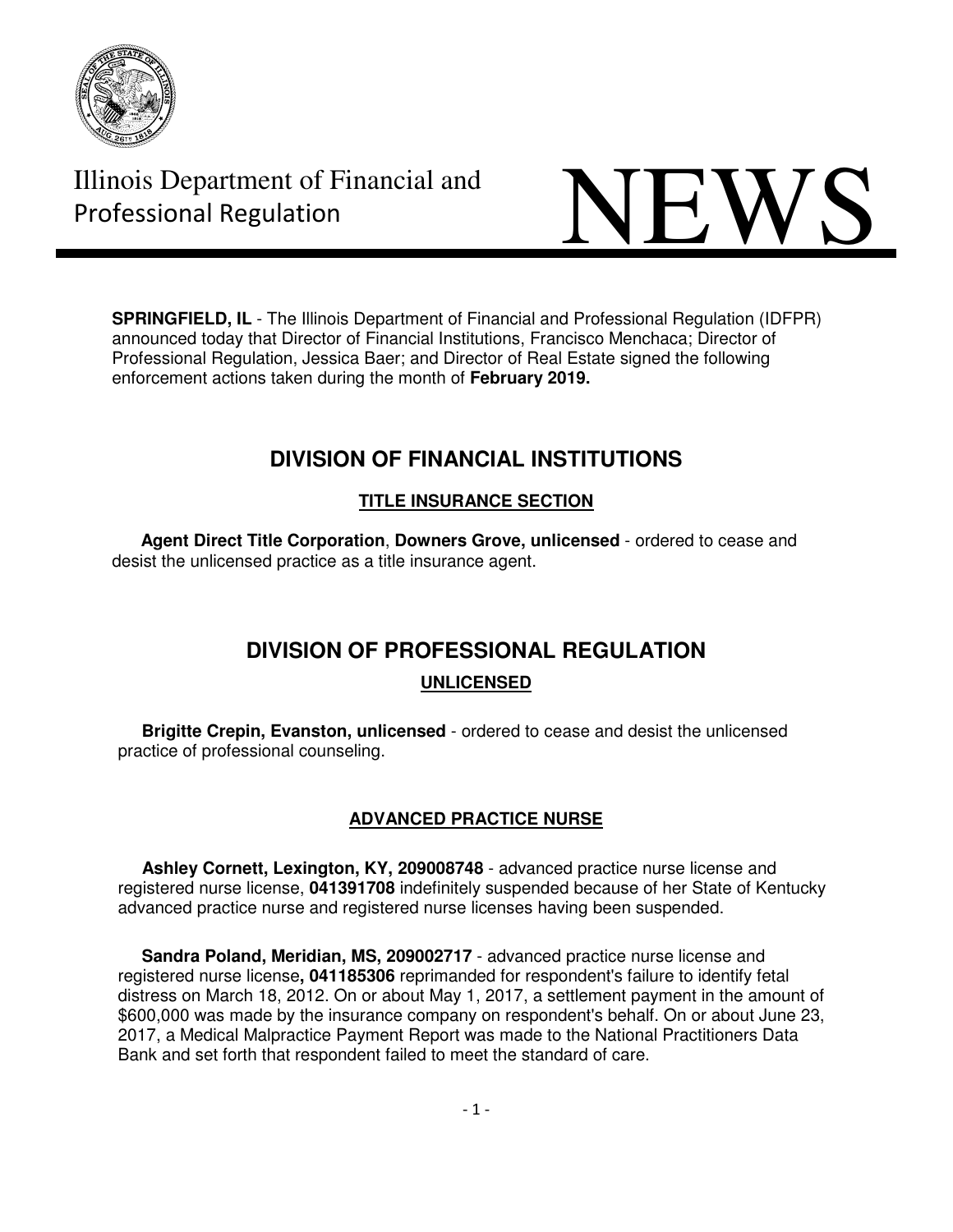# **BARBER, COSMETOLOGY, ESTHETICS, NAIL TECHNOLOGY & HAIR BRAIDING**

 **Cam V Ta, Cheektowaga, NY, 011302992** - cosmetologist license suspended for failure to file and/or pay Illinois state income taxes.

 **Edwige Mariette Te, Chicago, 258000287** - licensed hair braider license suspended for failure to file and/or pay Illinois state income taxes.

 **William Humphrey, Chicago, 006065171** - barber license suspended for failure to file and/or pay Illinois state income taxes.

 **LaShawn Milam, McKinney, TX, 011288974** - cosmetologist license suspended for failure to file and/or pay Illinois state income taxes.

 **April Mitchell, Lansing, 011214372** - cosmetologist license suspended for failure to file and/or pay Illinois state income taxes.

 **Cynthia Smith, Alsip, 011233817** - cosmetologist license suspended for failure to file and/or pay Illinois state income taxes.

 **Yvenetta Welch, Chicago, 011251463** - cosmetologist license suspended for failure to file and/or pay Illinois state income taxes.

# **DENTAL**

 **Erin Cho, Glenview, 019030248** - dental license placed on indefinite probation for a minimum of one year due to testing positive on drug screen.

 **Peter Denby, Carlinville, 319011863** - dental controlled substance license reprimanded due to prescribing medications on an inactive controlled substance license.

 **Cynthia Jourdan, Brookfield, 019019124** - dental license placed on indefinite probation and dental controlled substance license, **319008572**, reprimanded due to prescribing medications on an inactive controlled substance license.

# **CLINICAL PSYCHOLOGIST**

 **Enrique Gonzalez, Chicago, 071005995** - clinical psychologist license suspended for failure to file and/or pay Illinois state income taxes.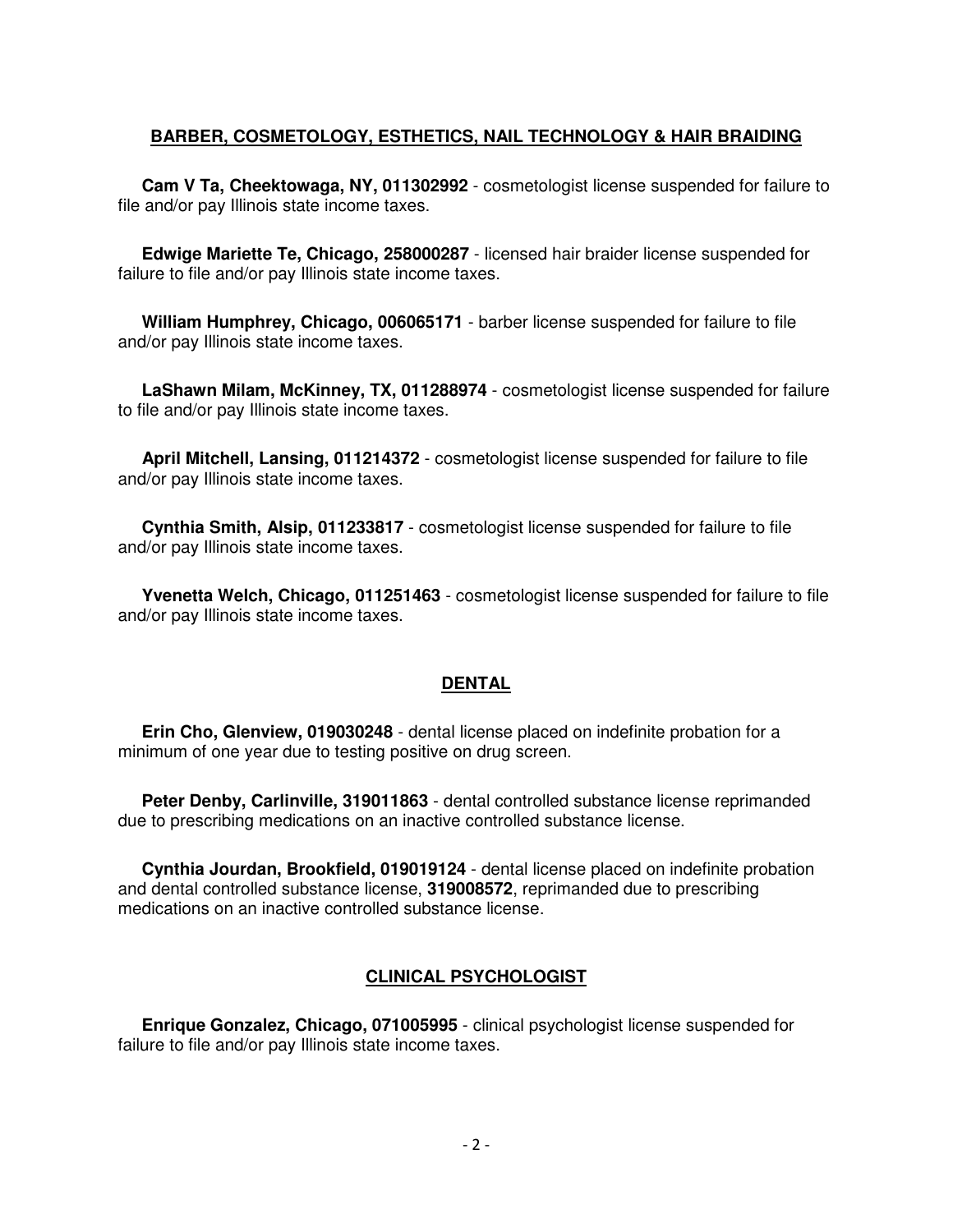# **PRIVATE DETECTIVE, PRIVATE ALARM, SECURITY & LOCKSMITH**

 **Herman Atkins, Belleville, 119000672** - licensed private security contractor license indefinitely suspended for failure to file and/or pay Illinois state income taxes.

 **Darren Cohen, Chicago, 129262831** - permanent employee registration card suspended for failure to file and/or pay Illinois state income taxes.

 **Michael Copeland, Chicago, 129038159** - permanent employee registration card suspended for failure to file and/or pay Illinois state income taxes.

 **Louvel Delon, Chicago, 129352237** - permanent employee registration card suspended for failure to file and/or pay Illinois state income taxes.

 **Dinardo Evans, Chicago, 129333968** - permanent employee registration card placed on non-reporting probation for two years due to criminal conviction and failure to report.

 **Edwin Gamble, Riverdale, 129387927** – permanent employee registration card placed on two-year non-reporting probation due to criminal conviction and failure to report.

 **Delora Glasco, Chicago, 129app3824158** - permanent employee registration card to be issued and placed on non-reporting probation for two years due to criminal convictions and failure to report.

 **Dennis Grayson, Chicago, 129310764** - permanent employee registration card suspended for failure to file and/or pay Illinois state income taxes.

 **Jordan Hobson, Chicago, 129app3831046** - permanent employee registration card to be issued and placed on non-reporting probation for two years due to arrest for a criminal offense and failure to report.

 **Carl Holden, Berkeley, 129018913** - permanent employee registration card suspended for failure to file and/or pay Illinois state income taxes.

 **Jonah Imarhiagbe, Chicago, 129405006** - permanent employee registration card suspended for failure to file and/or pay Illinois state income taxes.

 **Dwayne Jackson, Chicago, 129280300** - permanent employee registration card suspended for failure to file and/or pay Illinois state income taxes.

 **Cyril Johathan, Hazel Crest, 129276642** - permanent employee registration card suspended for failure to file and/or pay Illinois state income taxes.

 **Greg Jones, Rockford, 129416507** - permanent employee registration card suspended for failure to file and/or pay Illinois state income taxes.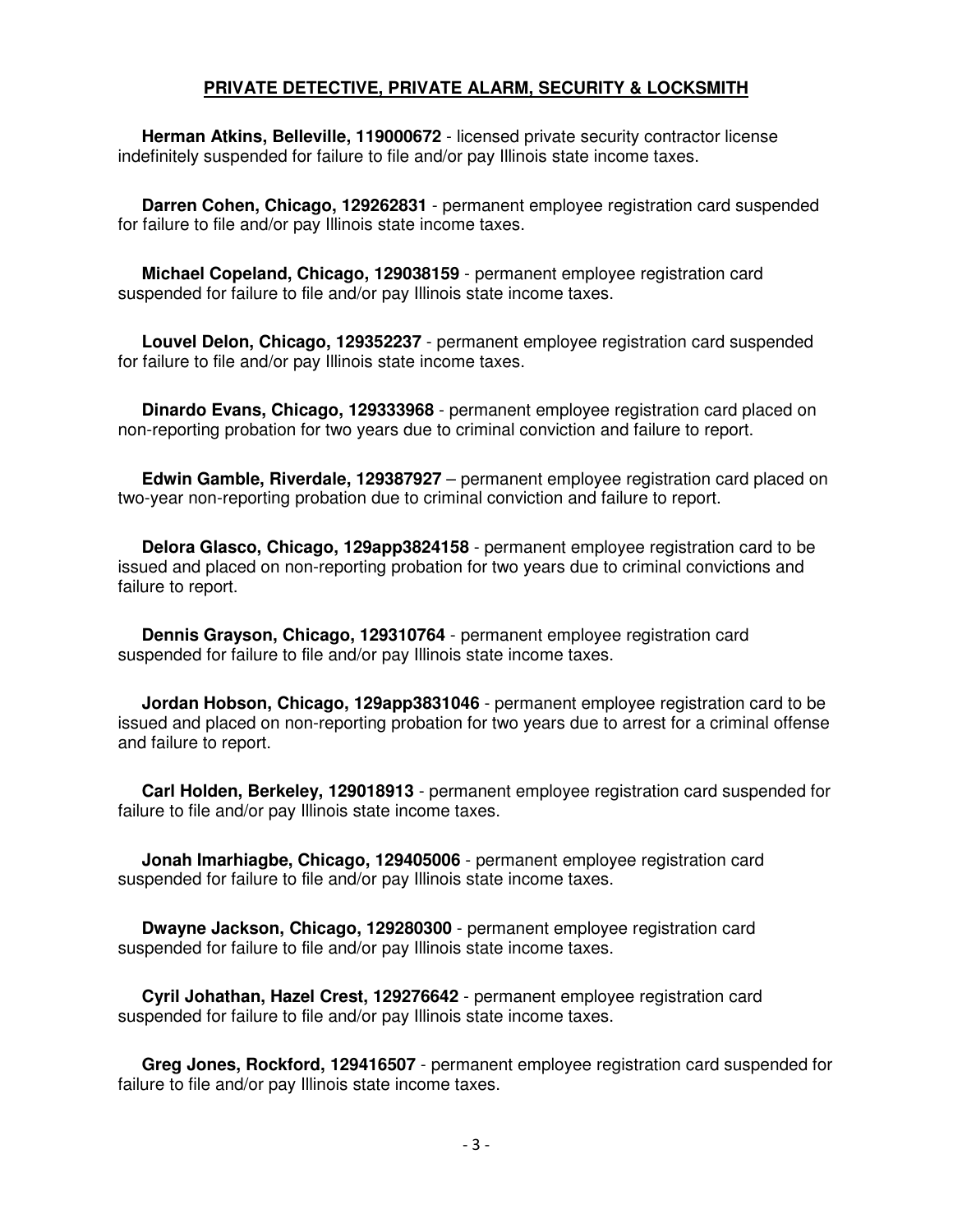**Kard Protection Group, Inc., Bloomingdale, 122000568** - licensed private security contractor agency license indefinitely suspended for aiding and abetting unlicensed practice.

 **Daniel Kirby, Bannockburn, 119000729** - licensed private security contractor license indefinitely suspended for aiding and abetting unlicensed practice.

 **Roman Krzysztofiak, Chicago, 129277668** - permanent employee registration card restored to five-year non-reporting probation.

 **Dawid Metel, Des Plaines, 129387397** - permanent employee registration card placed on non-reporting probation for two years due to criminal conviction and failure to report.

 **Kenneth Mines, Chicago, 129377041** - permanent employee registration card suspended for failure to file and/or pay Illinois state income taxes.

 **Reginald Nunn, Chicago, 129308718** - permanent employee registration card suspended for failure to file and/or pay Illinois state income taxes.

 **William Piecuch, Willow Springs, 129312344** - permanent employee registration card suspended for failure to file and/or pay Illinois state income taxes.

 **Shavon Prince, Chicago, 129434745** - permanent employee registration card issued and placed on non-reporting probation for two years with conditions prohibiting a Firearm Control Card due to criminal conviction and failure to report.

 **Andre Queen, Chicago, 119000969** - licensed private security contractor and **Fidelity Security & Investigative Services, 122001215**, licensed private security contractor agency license, placed on non-reporting probation for two years effective upon payment of fees and filing of forms for misleading advertising by holding out publicly as a licensed agency.

 **Tracy Tatum, Chicago, 129427741** - permanent employee registration card suspended for failure to file and/or pay Illinois state income taxes.

 **Maurice Taylor, Calumet City, 129241691** - permanent employee registration card suspended for failure to file and/or pay Illinois state income taxes.

 **Rene Villarreal, Cicero, 129386634** - permanent employee registration card suspended for failure to file and/or pay Illinois state income taxes.

 **Mario Walker, Chicago, 129378560** - permanent employee registration card suspended for failure to file and/or pay Illinois state income taxes.

 **Brittney Walker, Chicago, 129app3797256** - permanent employee registration card to be issued and placed on non-reporting probation for three years due to criminal conviction and failure to report.

 **Kelton Washington, Chicago, 129335760** - permanent employee registration card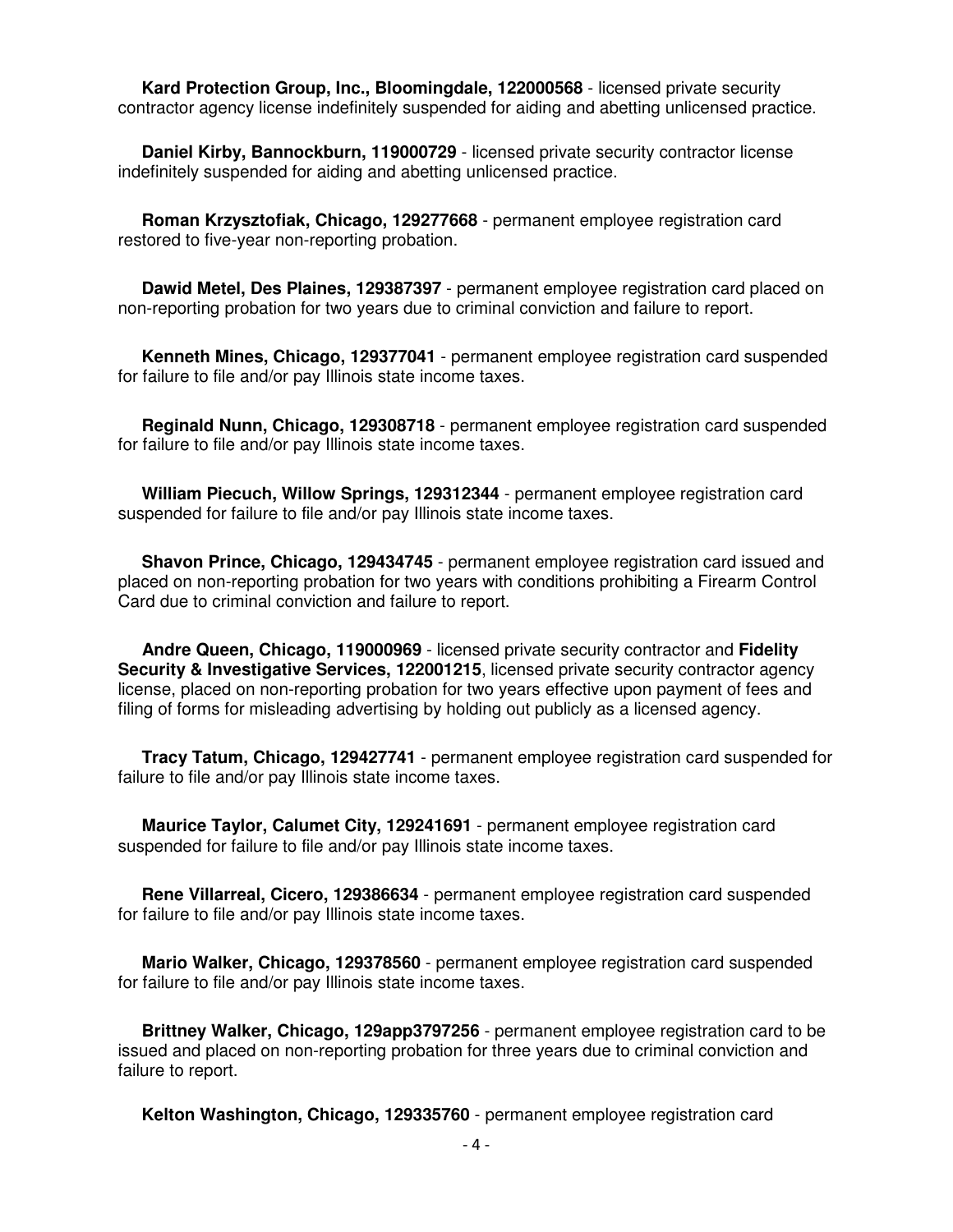suspended for failure to file and/or pay Illinois state income taxes.

 **Cecil Wheeler, Chicago, 129277989** - permanent employee registration card suspended for failure to file and/or pay Illinois state income taxes.

## **FUNERAL DIRECTOR AND EMBALMER**

 **Ommar Badran, Chicago, 034016685** - funeral director and embalmer license indefinitely suspended and fined \$15,000 after failing to respond to the Department, failing to account for funds received, failing to make some arrangements and billing for those arrangements not made, and failing to provide a signed copy of a Statement of Goods and Services to the person making the arrangements.

 **Levi King, Belleville, 034012034** - funeral director and embalmer license suspended for 30 days for engaging in unprofessional conduct regarding the failure to release the remains of a decedent and failing to follow the Disposition of Remains Act.

## **IL LAND SURVEYOR**

 **Michael Blumhoff, Dixon, 035003164** - land surveyor license revoked for pleading guilty to a Class-3 Felony for possession of Child Pornography in Lee County, Illinois.

# **MASSAGE THERAPY**

 **Paul Zamarripa, Berwyn, 227011889** - massage therapist license suspended for failure to file and/or pay Illinois state income taxes.

 **Yune Zhou, Chicago, 227017385** - massage therapist license indefinitely suspended for a minimum of six months due to a plea of guilty to Class A misdemeanor aiding and abetting unlicensed massage.

#### **MEDICAL**

 **Kang Lu, Crestview, FL, 036134117** - physician and surgeon license temporarily suspended based on the sister-state discipline imposed by Massachusetts Board of Registration in Medicine.

 **Andrew Basile, Pompano Beach, FL, 036077884** - physician and surgeon license suspended due to being placed on probation in Florida for 18 months.

 **Lee Bee, Sesser, 036125672** - physician and surgeon license placed on indefinite probation for a minimum of 18 months and fined \$1,000 after he relinquished clinical privileges and medical staff membership at Sparta Community Hospital district while under investigation relating to quality and care concerns and failed to disclose resignation on Illinois Physician and Surgeon license renewal application.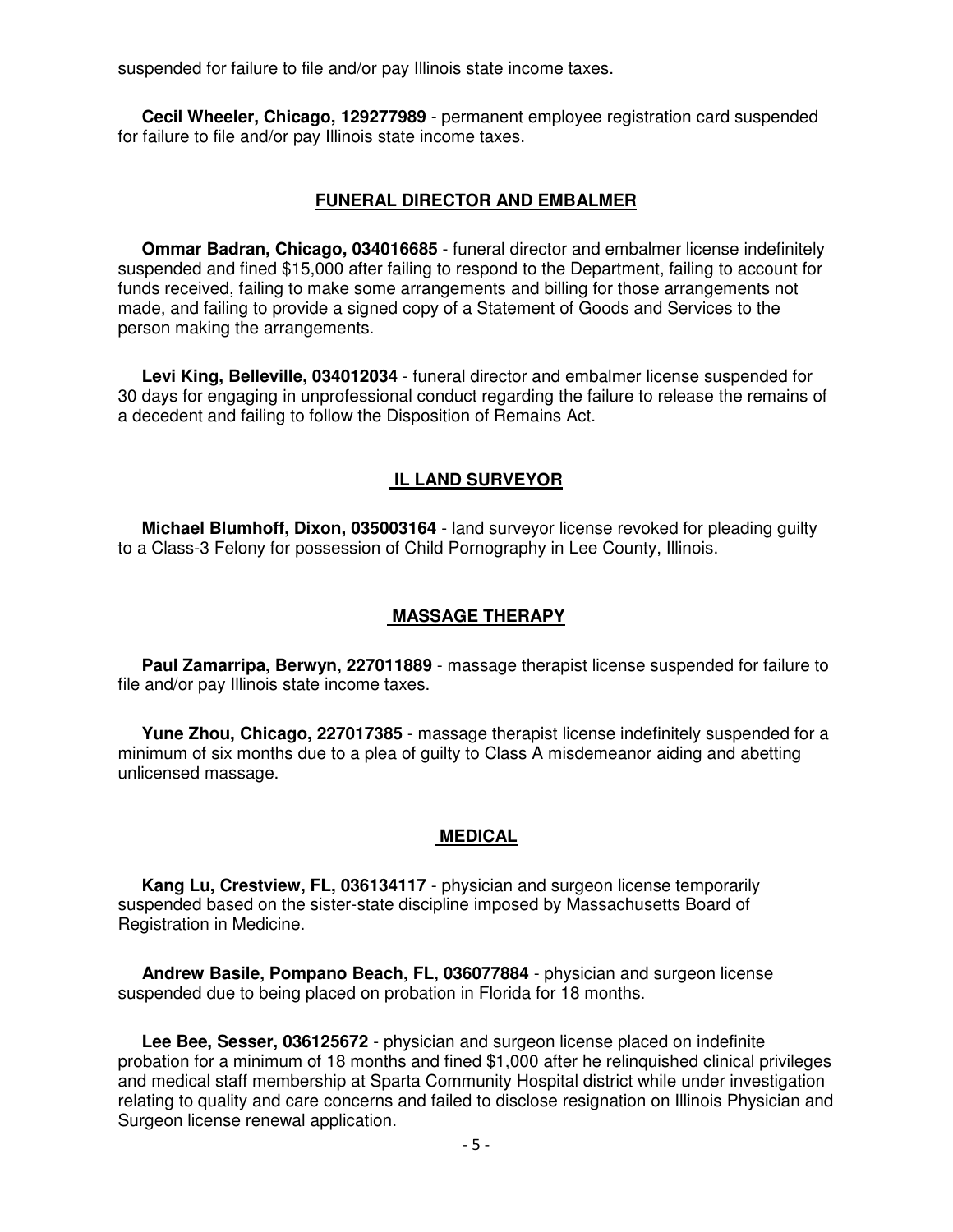**Bernhard Binger, Belvidere, 036066874** - physician and surgeon license reprimanded after information has come to the Department that an insurance carrier settled a lawsuit arising out of his failure to timely diagnose myocardial infarction.

 **Zbigniew Ciehanowski, St. Charles, 036106922** - physician and surgeon license placed on indefinite probation with practice restrictions for a minimum of two years and **33607271**  controlled substance license suspended for 30 days for inappropriate prescribing of controlled substances to a patient of his practice.

 **Henry Cordero, South Barrington, 036048675** - physician and surgeon license reprimanded after notification that respondent settled lawsuit based on his inappropriate prescribing of controlled substances to a patient in 2007.

 **Michael Earley, Chicago, 036067635** - physician and surgeon license suspended for 30 days, followed by being placed on indefinite probation for a minimum of two year for violation of his probation.

 **Marco Jarava, Chicago, 036094915** - physician and surgeon license and **336055868 –**  controlled substance license are indefinitely suspended for a minimum of 12 months for inappropriate prescribing to patients of his practice.

 **Terry Love, Ottawa, 036052926** - physician and surgeon license suspended for failure to file and/or pay Illinois state income taxes.

 **McKay McKinnon, Chicago, 036071246** - physician and surgeon license suspended for failure to file and/or pay Illinois state income taxes.

 **Joshua Merok, Chicago, 036119720** - physician and surgeon license placed on indefinite probation with practice restrictions for a minimum of two years and fined \$15,000 and **336081341 –** controlled substance license indefinitely suspended for a minimum of 12 months for inappropriate prescribing of controlled substances to several patients of his practice.

 **Josip Pasic, Chicago, 036050621** - physician and surgeon license and **336015918 –** controlled substance license indefinitely suspended for a minimum of two years effective retroactive to 12/14/2016.

 **Shehzad Qayum, Chesterfield, MO, 036147605** - physician and surgeon license temporarily suspended after exhibited signs of impairment at his workplace.

 **Vinay Rawlani, Chicago, 036129223** - physician and surgeon license restored to indefinite probation with work restrictions for a minimum of three years and effective upon payment of fees and filing of forms.

 **Barry Ring, Chicago, 036091661** - physician and surgeon license restored to indefinite probation with practice restrictions for a minimum of five year and fined \$50,000 and **336073151 -** controlled substance license restored to Schedule III-V only.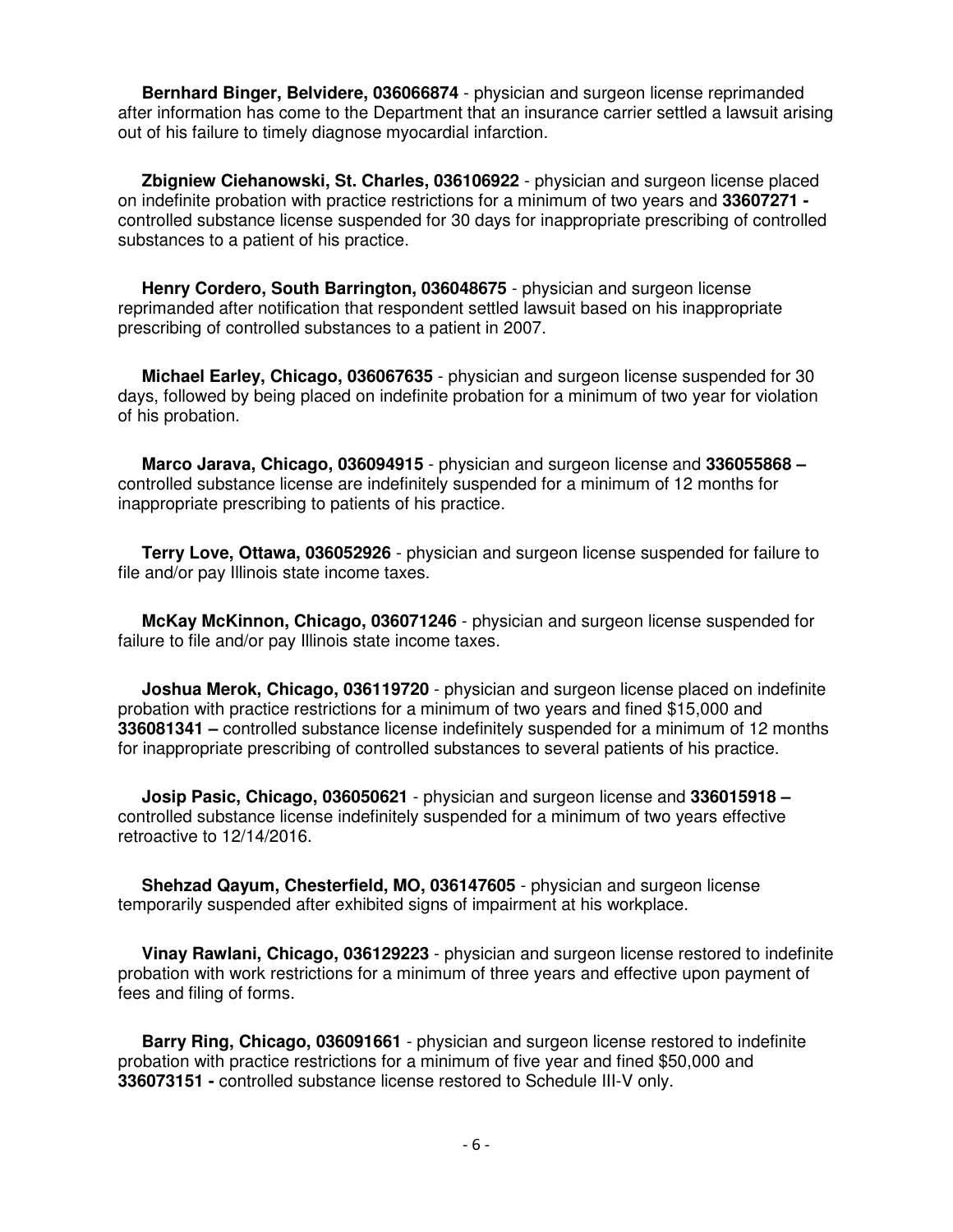**Verne Schwager, Arlington Heights, 036042940** - physician and surgeon license placed on indefinite probation for a minimum of three years with multiple conditions, including a passing of EBAS after his clinical privileges were denied at Alexian Brothers Medical Center based on concerns regarding professional conduct.

 **Stephen Sproul, Park Ridge, 036066341** - physician and surgeon license placed on indefinite probation for a minimum of one year for inappropriate prescribing of controlled substances.

#### **NURSING**

 **Carmencita Agno, Streamwood, 041280968** - registered nurse license suspended for failure to file and/or pay Illinois state income taxes.

 **Roham Aspirin, Bloomingdale, 041295558** - registered nurse license suspended for failure to file and/or pay Illinois state income taxes.

 **Lou Boyd, Chicago, 043083968** - licensed practical nurse license suspended for failure to file and/or pay Illinois state income taxes.

 **Chittra Chutivanich, Chicago, 041159906** - registered nurse license suspended for failure to file and/or pay Illinois state income taxes.

 **Michelle Daniels, Champaign, 041443409** - registered nurse license reprimanded due to pleading guilty to driving with a revoked or suspended license, a Class Four (4) Felony.

 **Doretha Dickerson, Chicago, 043066452** - licensed practical nurse license suspended for failure to file and/or pay Illinois state income taxes.

 **Felecia Freeman, Urbana, 041223441** - registered nurse license reprimanded and must complete coursework for having practiced outside the scope of her license when she administered additional insulin to a patient without a physician's order.

 **Mavis Freeman, Brandon, MS, 041327344** - registered nurse license reprimanded following a sister-state discipline in California.

 **Tracy Greathouse, Rantoul, 043070548** - licensed practical nurse license placed in refuse to renew status due to respondent being disciplined by the Pennsylvania State Board of Nursing for unprofessional conduct.

 **Cathy Griffin, Dolton, 041279536** - registered nurse license suspended for failure to file and/or pay Illinois state income taxes.

 **Susan Guiel, Chicago, 041326744** - registered nurse license placed in refuse to renew status due to unprofessional conduct, drug diversion, and failure to notify the Department of termination.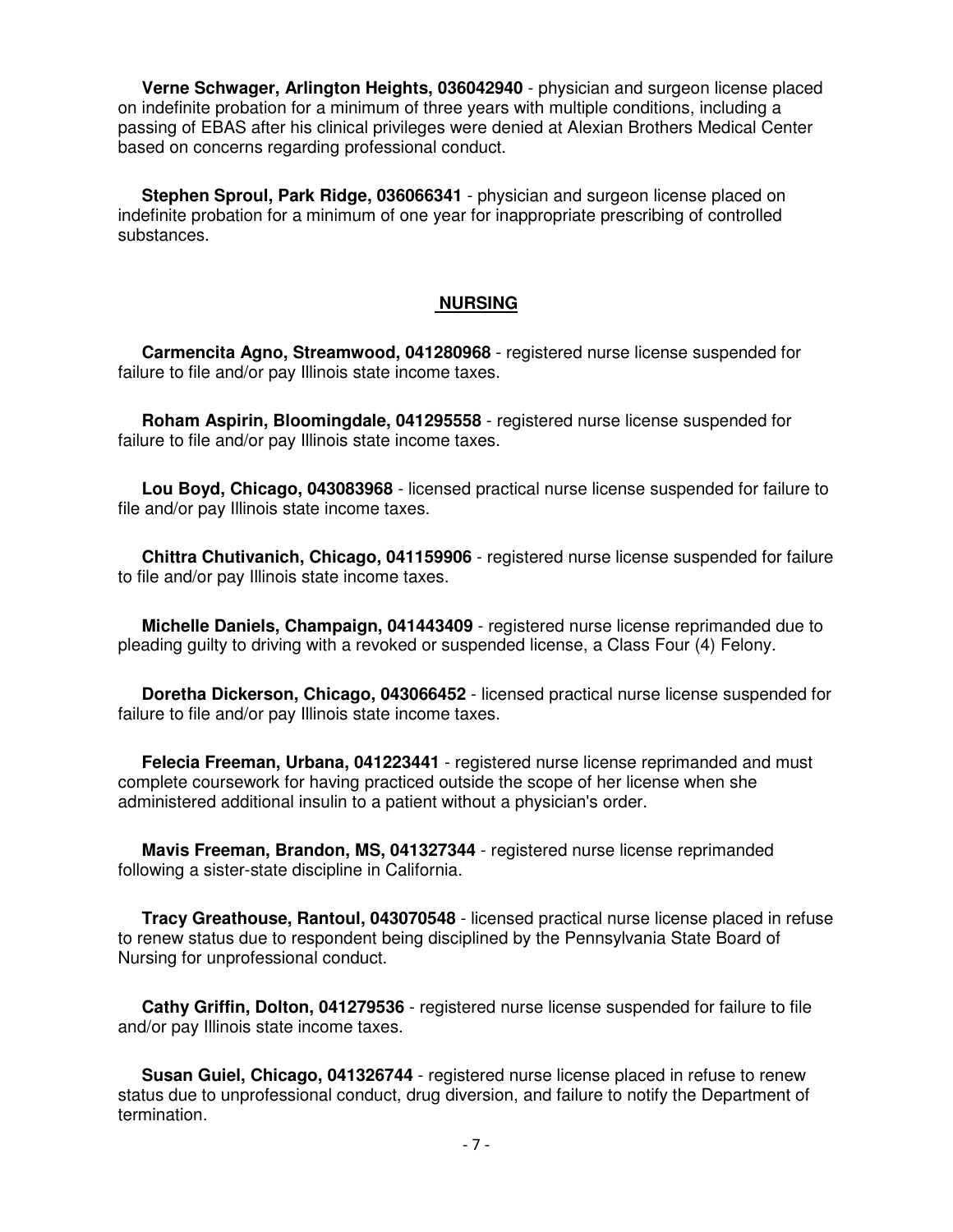**Barbara Jones, Mt. Vernon, 041270948** - registered nurse license automatically, indefinitely suspended for a minimum of 12 months due to failure to adhere to the terms of her probationary period.

 **Ramon Juanino, Chicago, 043116941** - licensed practical nurse license reprimanded due to practice with an expired license.

 **Loretta Kramer, East Peoria, 043075343** - licensed practical nurse license suspended for failure to file and/or pay Illinois state income taxes.

 **Brittaney Lewis, Chicago, 043119591** - licensed practical nurse license suspended for failure to file and/or pay Illinois state income taxes.

 **Kaylie Luberda, Lisle, 041447611** - registered nurse license placed on indefinite probation for a minimum of three years for having diverted controlled substances from a facility in the State of Illinois and having pled guilty to felony possession of a controlled substance and misdemeanor theft. Respondent completed a Deferred Prosecution Agreement and the case was dismissed.

 **Quentella Lyles, Granite City, 041382493** - registered nurse license suspended for failure to file and/or pay Illinois state income taxes.

 **Sara Marion, Austin, TX, 041295887** - registered nurse license placed in refuse to renew status following a sister-state discipline in Texas.

 **Melissa McDaniel, East Moline, 043088538** - licensed practical nurse license revoked for diversion of controlled substances and falsification of records at a facility in the state of Illinois.

 **Swaleh Mohammed, Chicago, 041465470** - registered nurse license has been placed under a Chaperone Order because of being charged with a forcible felony.

 **Ona Monroe, Crown Point, IN, 041315834** - registered nurse license indefinitely suspended for conviction of Forgery.

 **Ann Oesterle, Glasford, 041385454** - registered nurse license restored to indefinite probation for a minimum of three years effective upon payment of fees and filing of forms.

 **Stephanie Owens, Danville, 043100182** - licensed practical nurse license placed in refuse to renew status for being convicted of forgery, a Class 3 felony and for failure to report the conviction to the Department.

 **Christian Patterson, East Peoria, 041362830** - registered nurse license automatically, indefinitely suspended for a minimum of 12 months due to respondent's violation of a Consent Order.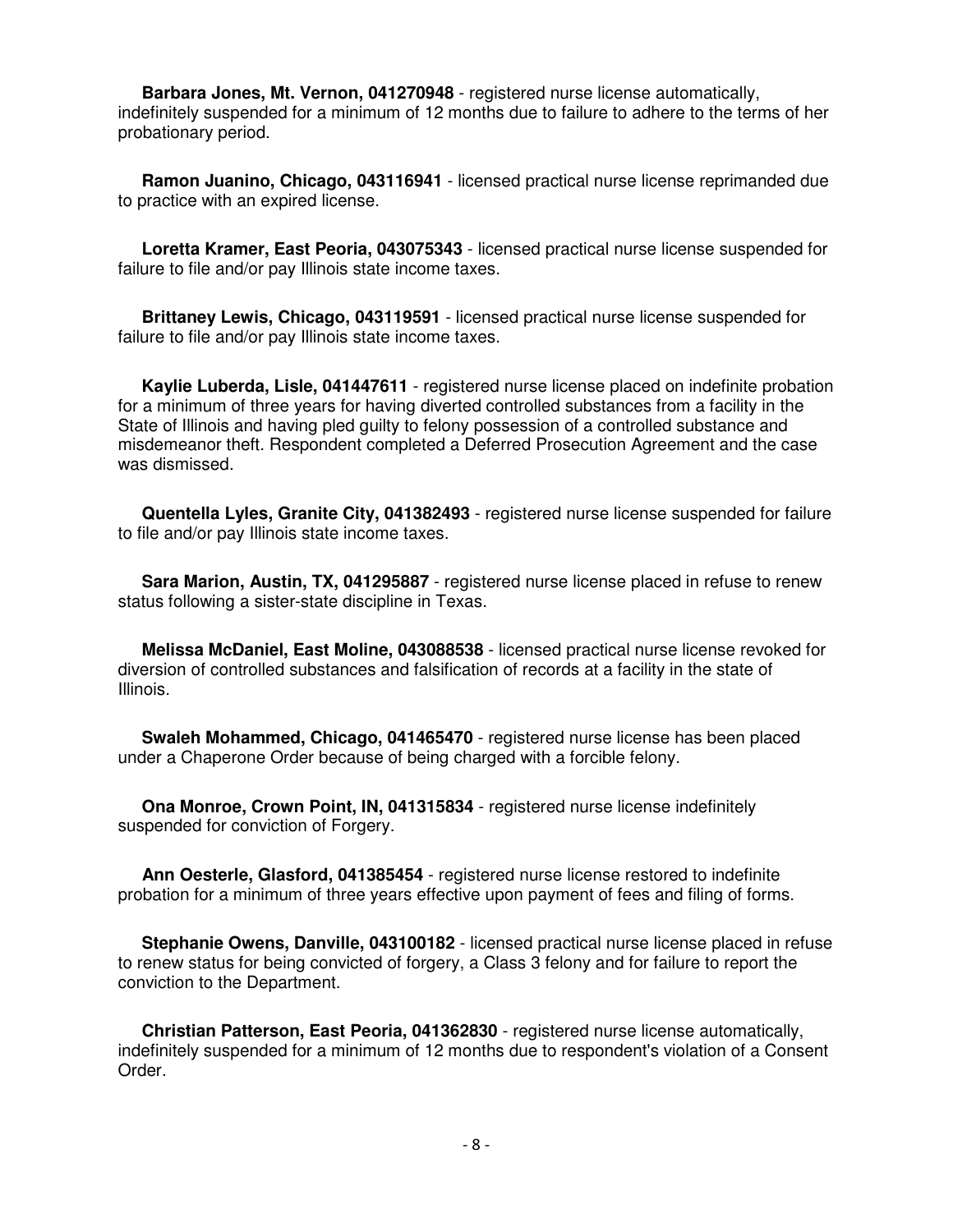**Michael Peach, Elgin, 041404116** - registered nurse license automatically, indefinitely suspended for a minimum of 12 months due to failure to adhere to the terms of his probationary period.

 **Laura Pfleger, Jerseyville, 041314622** - registered nurse license automatically, indefinitely suspended for a minimum of twelve months due to violation of probation.

 **Tonia Rashid, Ocean, NJ, 043062422** - licensed practical nurse license placed in refuse to renew status due to respondent being disciplined by the Iowa State Board of Nursing for unauthorized possession of a controlled substance.

 **Brynishia Robinson, Cahokia, 041413254** - registered nurse license suspended for failure to file and/or pay Illinois state income taxes.

 **Kathleen Sadler, Woodbridge, VA, 041280093** - registered nurse license placed in refuse to renew status due to a sister-state discipline.

 **Elisabeth Schei, Downers Grove, 041404271** - registered nurse license placed under a Chaperone Order because of being charged with a forcible felony.

 **Elisabeth Schei, Downers Grove, 041404271** - registered nurse license placed under a Chaperone Orders because of being charged with a forcible felony.

 **Beth Sickinger, Chicago, 041191224** - registered nurse license automatically, indefinitely suspended for a minimum of 12 months due to respondent's violation of a Consent Order.

 **Zona Skinner, Jacksonville, 043107136** - licensed practical nurse license placed in refuse to renew status due to a guilty plea to a Class a misdemeanor.

 **Erika Smith, Fort Eustis, VA, 043106563** - licensed practical nurse license suspended for failure to file and/or pay Illinois state income taxes.

 **Sara Smithenry, Springfield, 041358140** - registered nurse license automatically, indefinitely suspended for a minimum of 12 months due to respondent's violation of a Consent Order.

 **Melanie Van Nattan, Vermont, 043080367** - licensed practical nurse license suspended for failure to file and/or pay Illinois state income taxes.

 **Monika Walker, Griffith, IN, 041436031** - registered nurse license suspended for failure to file and/or pay Illinois state income taxes.

 **Tiffany Walpole, Aurora, 041409819** - registered nurse license automatically, indefinitely suspended for a minimum of 12 months due to failure to adhere to the terms of her three probationary period.

**Michelle Watson, Quincy, 043078270** - licensed practical nurse license reprimanded due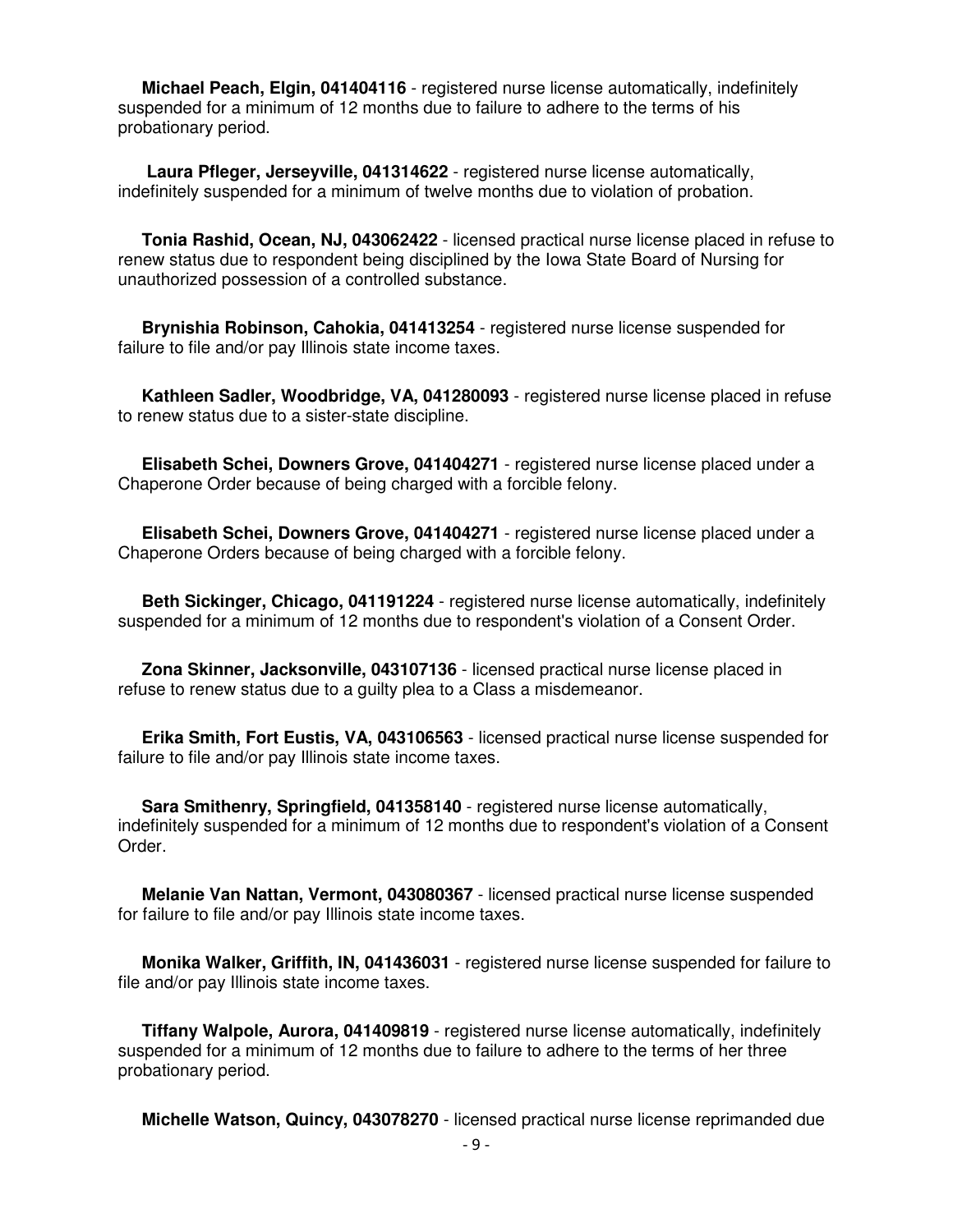to taking items from a resident's room without permission.

 **Jeanette Wheeler, Springfield, 041300060** - registered nurse license placed in refuse to renew status due to a sister-state discipline.

 **Patricia Wyrick, Calumet City, 041328351** - registered nurse license placed in refuse to renew license due to respondent being disciplined by the Texas State Board of Nursing due to a criminal conviction/record.

# **PHARMACY**

 **AllianceRX Walgreens Prime #15663, Bethesda, MD, 054020349** - pharmacy license reprimanded due to a Maryland sister-state violation.

 **Anita Currie, Decatur, 049253586** - pharmacy technician license suspended for failure to file and/or pay Illinois state income taxes.

 **Melissa Diaz, Chicago, 049201607** - pharmacy technician license indefinitely suspended for a minimum of one year based on allegations that respondent diverted controlled substances and pled guilty to a misdemeanor charge of theft.

 **Tiffany Grover, Saint Peters, MO, 051301909** - pharmacist license issued and placed on indefinite probation for a minimum of three years after pled guilty to unlawful possession of a controlled substance, a felony and failed to disclose her plea to the Missouri Board of Pharmacy.

 **Healthwarehousecom Inc, Florence, KY, 054017899** - pharmacy license reprimanded and fined \$2,000 due to adverse actions taken in the states of Ohio and Kentucky and its failure to report the Kentucky action to the Department within 60 days.

 **Jocelyn Ramos, Chicago, 049227940** - pharmacy technician license placed in refuse to renew status due to a theft conviction.

 **Martell Rivers, Chicago, 049209715** - pharmacy technician license placed in refuse to renew status due to a felony conviction.

 **Transcript Pharmacy, Inc., Flowood, MS, 054016133** - pharmacy license reprimanded due to an adverse action by the Alabama State Board of Pharmacy for untimely renewal of a permit and by the Boards of Pharmacy of Colorado and Texas, based on the Alabama discipline.

 **Lydale Watts, Chicago, 049174256** - pharmacy technician license placed in refuse to renew status due to a felony conviction.

 **Stephanie Wickham, Godfrey, 049247084** - pharmacy technician license placed in refuse to renew status due to being under the influence of marijuana while working as a pharmacy technician.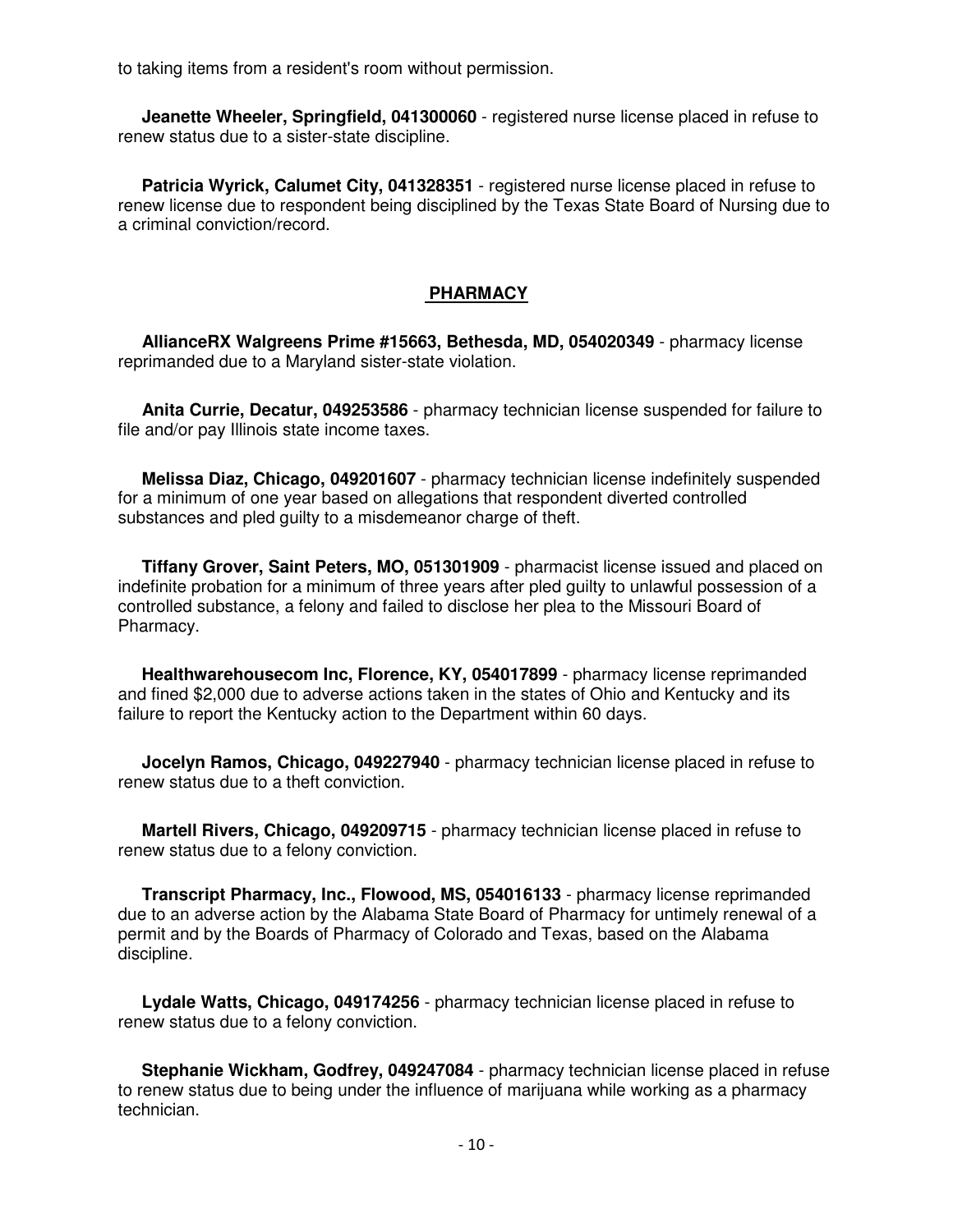# **PUBLIC ACCOUNTANT**

 **Kent Bowman, North Salt Lake City, UT, 065029196** - licensed certified public accountant license placed on refuse to renew status as a result of a July 25, 2017 Public Company Accounting Oversight Board (PCAOB) sanction order in connection with two audits related to failing to exercise due professional care in performing auditing accountancy services, in violation of the Illinois Public Accounting Act's Administrative Rules related to the American Institute of Certified Public Accountants (AICPA) Code of Professional Conduct.

 **Bradley Southerton, Traverse City, MI, 065053099** - licensed certified public accountant license issued and placed on two-year non-reporting probation because of an August 2017 criminal felony conviction for Using Computers to Commit a Crim, which was not related to public accounting practice.

# **RESPIRATORY CARE**

 **Dave Waszak, Sandwich, 194005577** - respiratory care practitioner license permanently revoked after being convicted of Aggravated Battery.

# **PROFESSIONAL ENGINEERS**

 **Daniel Phillips, Glendale Heights, 061037280** - enrolled professional engineer intern license suspended for failure to file and/or pay Illinois state income taxes.

# **DIVISION OF REAL ESTATE**

## **UNLICENSED**

 **Adeniyi Anthony Egbowon, Naperville** - ordered to cease and desist the unlicensed practice of real estate and assessed a \$50,000 civil penalty because he was found to have practiced, offered to practice, attempted to practice, or held himself out to practice as a broker without being licensed under the Real Estate License Act of 2000.

 **Benjamin Miotti, Chicago** - real estate broker license issued and placed on probation for one year due to a prior felony criminal conviction.

# **APPRAISAL**

 **Craig Foley, Chicago, 556004681** - certified residential real estate appraiser license ordered to take additional education due to the development of an appraisal report that violated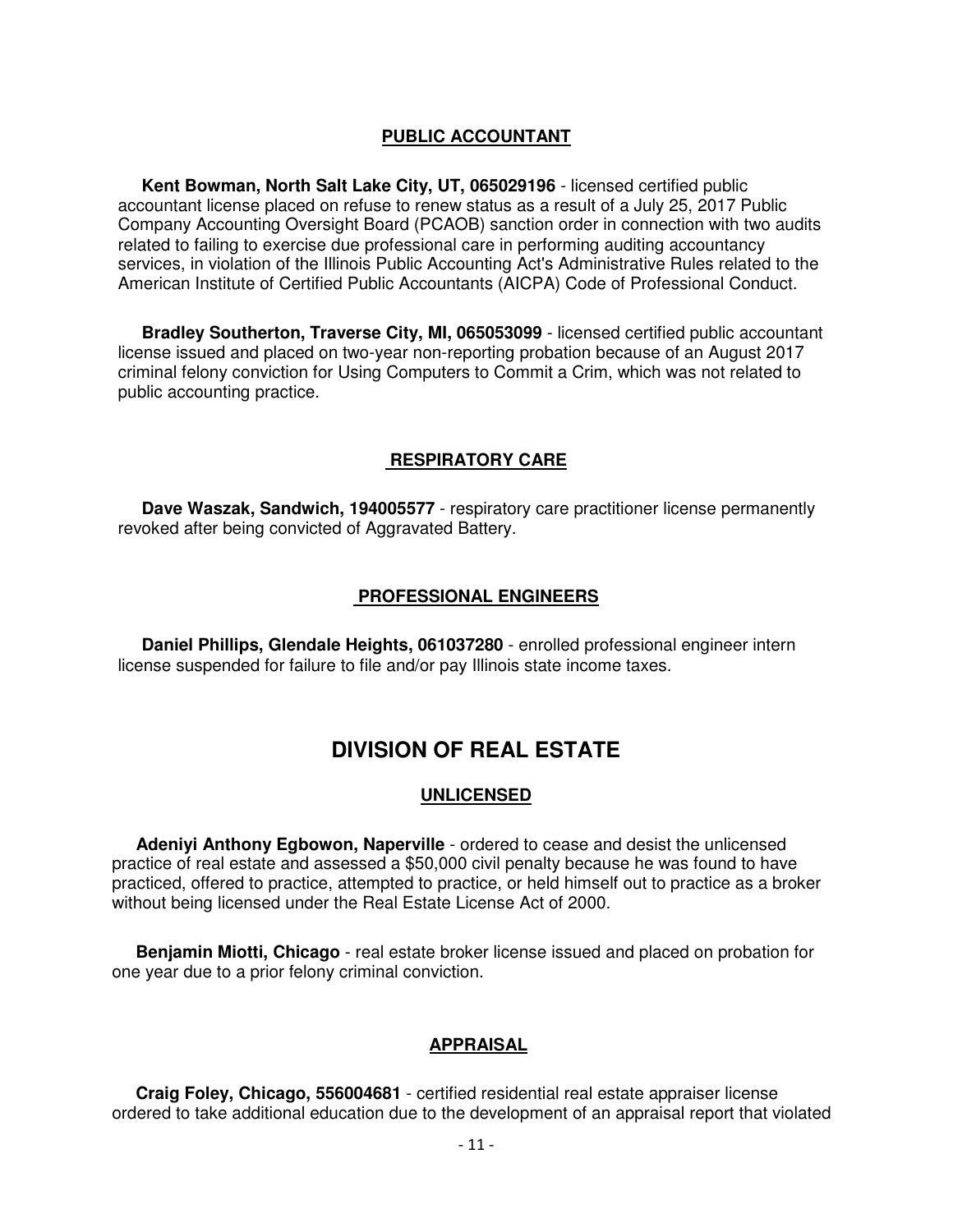the requirements of USPAP.

 **Eddie Gray Jr, Chicago, 553001333** - certified general real estate appraiser license suspended for failure to file and/or pay Illinois state income taxes.

 **Audrey Green, Country Club Hills, 556002151** - certified residential real estate appraiser license suspended for failure to file and/or pay Illinois state income taxes.

 **Shirley St Germaine, Bonfield, 556000281** - certified residential real estate appraiser license surrendered due to producing a misleading appraisal report in violation of USPAP.

#### **HOME INSPECTOR**

 **Ruben Arias, Northlake, 450011790** - home inspector license suspended for failure to file and/or pay Illinois state income taxes.

 **Michael Bahan, Freeburg, 450010978** - home inspector license fined \$500 for failure to complete his continuing education prior to renewing his license and for stating on his renewal application that he had completed the education.

 **Michael Borkstrom, Highland, IN, 450011024** - home inspector license fined \$500 for failure to complete his continuing education prior to renewing his license and for stating on his renewal application that he had completed the education.

 **John Capodice, Bloomington, 450002836** - home inspector license fined \$500 for failure to complete his continuing education prior to renewing his license and for stating on his renewal application that he had completed the education.

 **Joe Colucci, Volo, 450010944** - home inspector license fined \$500 for failure to complete his continuing education prior to renewing his license and for stating on his renewal application that he had completed the education.

 **Mark Crowley, Bettendorf IA, 450001295** - home inspector license fined \$500 for failure to complete continuing education prior to renewing his license and for stating on the renewal application that he had completed the education.

 **Timothy Fisher, Bannockburn, 450003826** - home inspector license fined \$500 for failure to complete his continuing education prior to renewing his license and for stating on his renewal application that he had completed the education.

 **Vincent Fratinardo, Glen Ellyn, 450010858** - home inspector license fined \$500 for failure to complete his continuing education prior to renewing his license and for stating on his renewal application that he had completed the education.

 **Rodney Fryer, Peoria, 450011006** - home inspector license surrendered for failure to complete his continuing education prior to renewing his license and for stating on his renewal application that he had completed the education.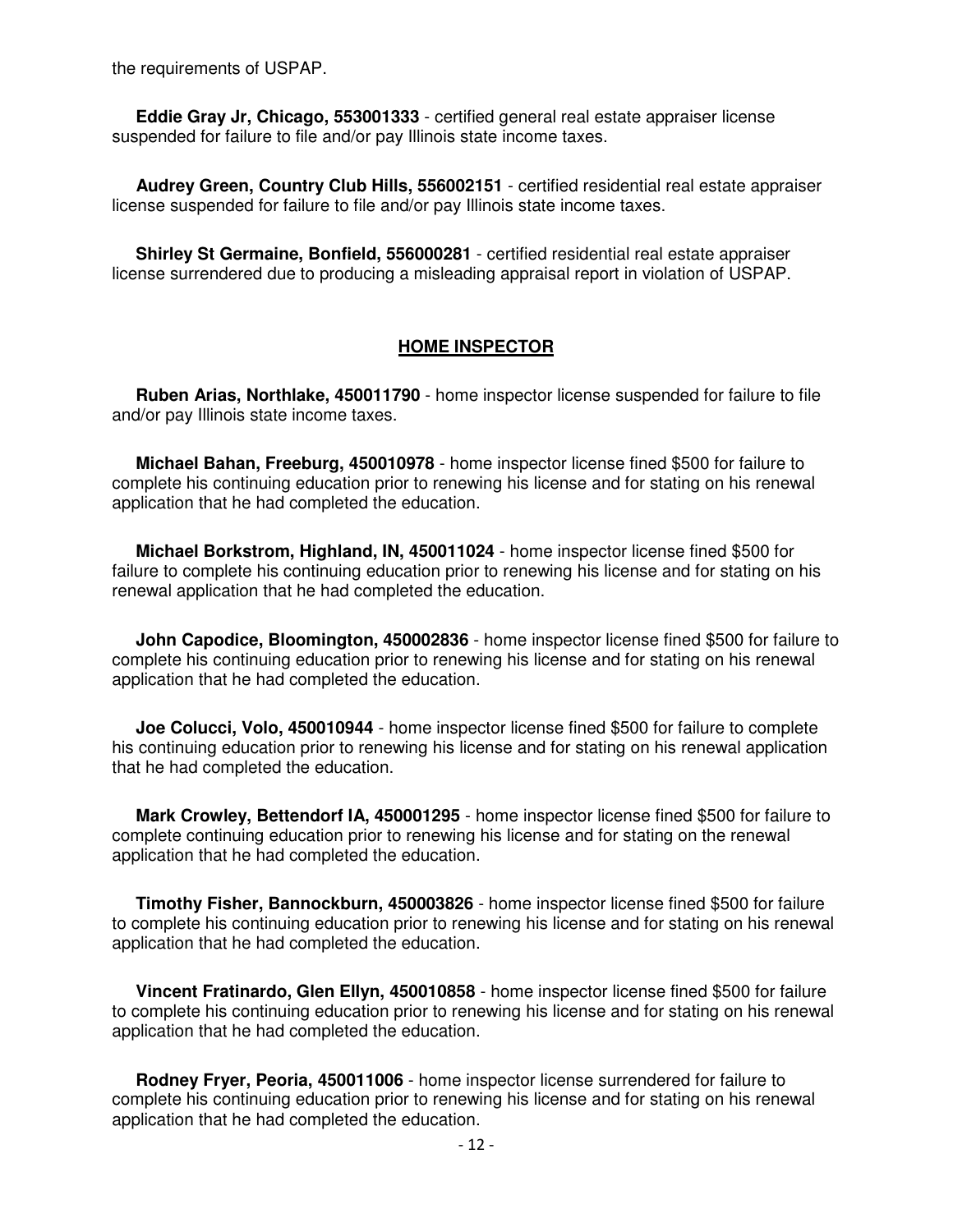**Matthew Gierman, Blue Island, 450010847** - home inspector license surrendered for failure to complete his continuing education prior to renewing his license and for stating on his renewal application that he had completed the education.

 **Francisco Gonzalez, Hinsdale, 450011058** - home inspector license fined \$500 for failure to complete his continuing education prior to renewing his license and for stating on his renewal application that he had completed the education.

 **David Hileman, Durand, 450001614** - home inspector license fined \$500 for failure to complete continuing education prior to renewing his license and for stating on the renewal application that he had completed the education.

 **Raymond Hogan, Cobden, 450000139** – home inspector license fined \$500 for failure to complete his continuing education prior to renewing his license and for stating on his renewal application that he had completed the education.

 **Timothy Kearney, Springfield, 450000317** - home inspection license must complete continuing education fined \$10,000, owed jointly and severally with **B Safe Home Inspections of Illinois, Inc., 451.000836**, real estate home inspection entity license that had a standard practice of proceeding with a home inspection without a signed pre-inspection agreement. The pre-inspection agreement that they used contained a provision that indicate that a client's failure to sign and return it to respondents within 48 hours constituted acceptance.

 **John Kopke, Arlington Heights, 450000318** - home inspector license fined \$500 for failure to complete his continuing education prior to renewing his license and for stating on his renewal application that he had completed the education.

 **Ronald Lang, Whitewater WI, 450001089** - home inspector license fined \$500 for failure to complete continuing education prior to renewing his license and for stating on the renewal application that he had completed the education.

 **Jim McDonald, Rockford, 450001666** - home inspector license fined \$500 for failure to complete continuing education prior to renewing his license and for stating on the renewal application that he had completed the education.

 **Anthony Migon, Chicago, 450010995** - home inspector license fined \$500 for failure to complete continuing education prior to renewing his license and for stating on the renewal application that he had completed the education.

 **Hiam Naiditch, Skokie, 450000189** - home inspector license suspended for failure to file and/or pay Illinois state income taxes.

 **Mark Repasky, Waukegan, 450000502** - home inspector license fined \$500 for failure to complete his continuing education prior to renewing his license and for stating on his renewal application that he had completed the education.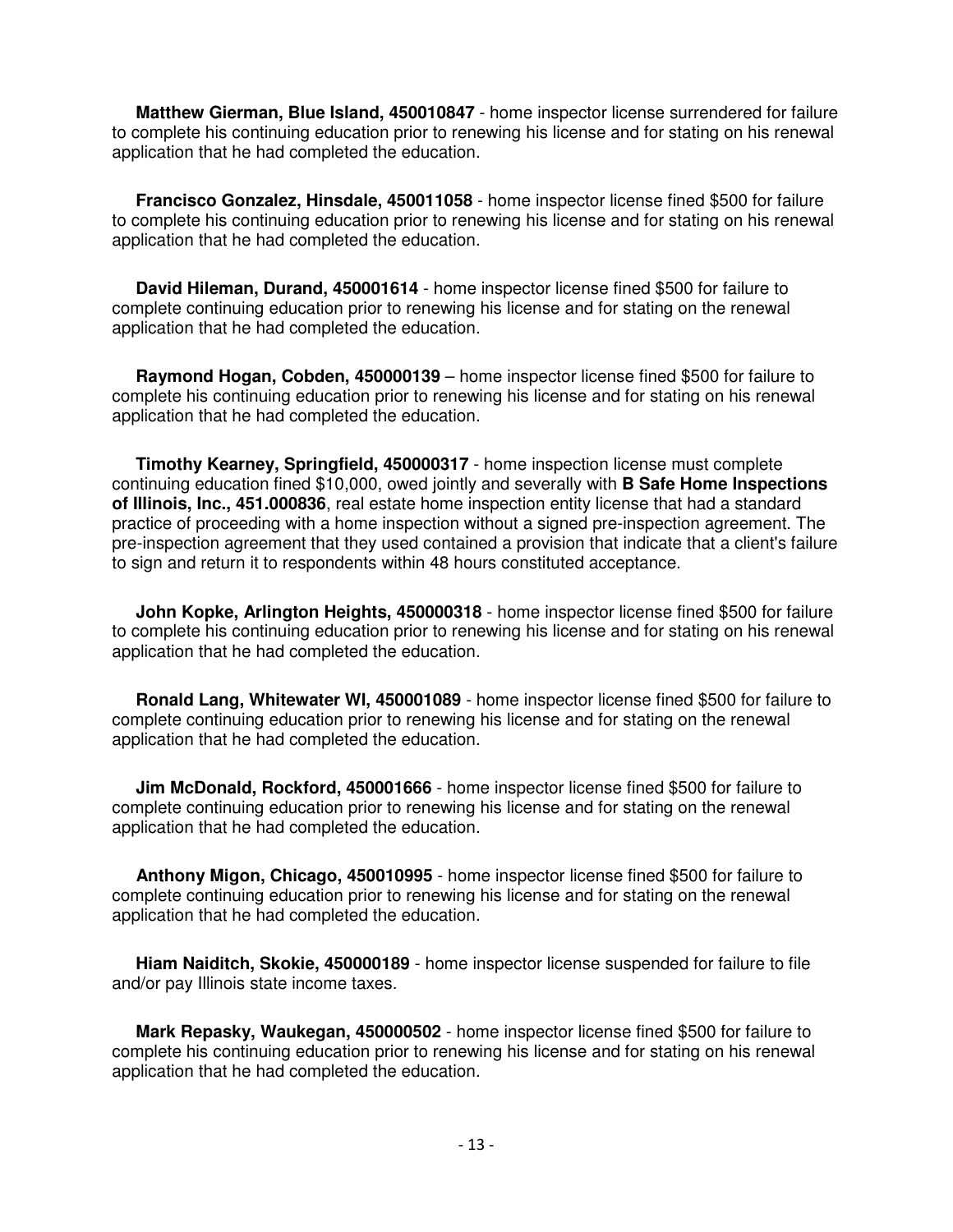**Thomas Sebastian, Chicago, 450001999** - home inspector license surrendered for failure to complete his continuing education prior to renewing his license and for stating on his renewal application that he had completed the education.

 **Douglas Spires, Channahon, 450010780** - home inspector license fined \$500 for failure to complete continuing education prior to renewing his license and for stating on the renewal application that he had completed the education.

 **William Teigeler, Palos Park, 450000654** - home inspector license fined \$500 for failure to complete continuing education prior to renewing his license and for stating on the renewal application that he had completed the education.

 **Don Thorne, Naperville, 450011010** - home inspector license fined \$500 for failure to complete his continuing education prior to renewing his license and for stating on his renewal application that he had completed the education.

 **Michael Tobin, Oak Park, 450002878** - home inspector license fined \$500 for failure to complete his continuing education prior to renewing his license and for stating on his renewal application that he had completed the education.

 **Jeffrey Wadsworth, Chicago, 450000954** - home inspector license fined \$500 for failure to complete his continuing education prior to renewing his license and for stating on his renewal application that he had completed the education.

 **Curtis Wittrock, Algonquin, 450010922** - home inspector license fined \$500 for failure to complete his continuing education prior to renewing his license and for stating on his renewal application that he had completed the education.

 **Kevan Zinn, Hudson, 450001302** - home inspector license fined \$500 for failure to complete his continuing education prior to renewing his license and for stating on his renewal application that he had completed the education.

 **Gregory Ziomek, Chicago, 450010724** - home inspector license surrendered for failure to complete his continuing education prior to renewing his license and for stating on his renewal application that he had completed the education.

## **REAL ESTATE**

 **Vincent Amato, Oakbrook Terrace, 475128153** - real estate broker license suspended for failure to file and/or pay Illinois state income taxes.

 **J Kevin Benjamin, Chicago, 475094521** - real estate broker license suspended for failure to file and/or pay Illinois state income taxes.

 **Derrick Bradshaw, Mount Zion, 476364624** – ordered to cease and desist from engaging in any real estate activities in the State of Illinois that require a license pursuant to the Real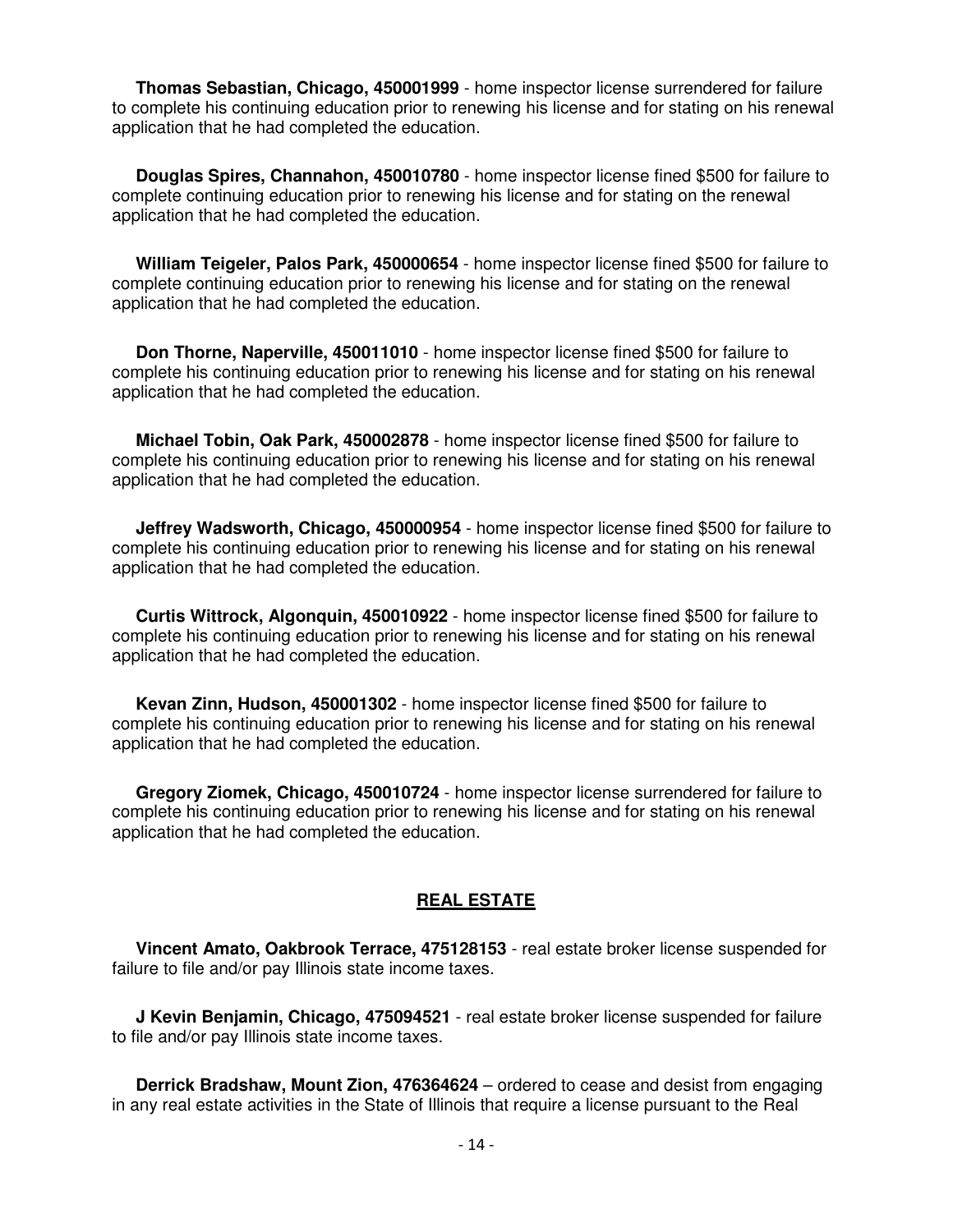Estate License Act of 2000.

 **Lourdes Casas, Oak Lawn, 475100249** - real estate broker license suspended for failure to file and/or pay Illinois state income taxes.

 **Andrew Danco, Maryville, 475174535** - real estate broker license suspended for failure to file and/or pay Illinois state income taxes.

 **Celinda Doolin, Springfield, 475119485** - real estate broker license placed on probation for one year and fined \$1,000 for failing to account for or remit money coming into her possession that belong to others.

 **Spyridon Emmanouilidis, Inverness, 471004474** - real estate managing broker license suspended for failure to file and/or pay Illinois state income taxes.

Patrick Fitzpatrick, DeKalb, 475140700 - real estate broker license suspended for failure to file and/or pay Illinois state income taxes.

 **Vladimir Ganz, Beverly Shores IN, 471017564** - real estate managing broker license suspended for failure to file and/or pay Illinois state income taxes.

 **Eddie Gray Jr, Chicago, 471015180** - real estate managing broker license suspended for failure to file and/or pay Illinois state income taxes.

 **Cameron Hodgkinson, Chicago, 475157911** - real estate broker license reprimanded, fined \$2,000 and ordered to cease and desist any activities that requires a license pursuant to the Real Estate License Act of 2000 for representing a buyer in the purchase of a home while his license was in a non-renewed status.

 **Walter Hodgkinson, Chicago, 471004281** - real estate managing broker license indefinitely suspended for a minimum of two years for failing to supervise a broker who represented a buyer in the purchase of a home while his license was in a non-renewed status.

 **Craig Hundley, Deerfield, 473012473** - real estate leasing agent license fined \$750 for failure to complete his continuing education prior to renewing his license and for stating on his renewal application that the continuing education had been completed.

 **Scott Jonlich, Hinsdale, 475167840** - real estate broker license suspended for failure to file and/or pay Illinois state income taxes.

 **Edward Lukasik, Bolingbrook, 475092371** - real estate broker license suspended for failure to file and/or pay Illinois state income taxes.

 **Pablo Morado, Cary, 475178165** - real estate broker license suspended for failure to file and/or pay Illinois state income taxes.

**Brian Morand, Chicago, 475109881** - real estate broker license suspended for failure to file